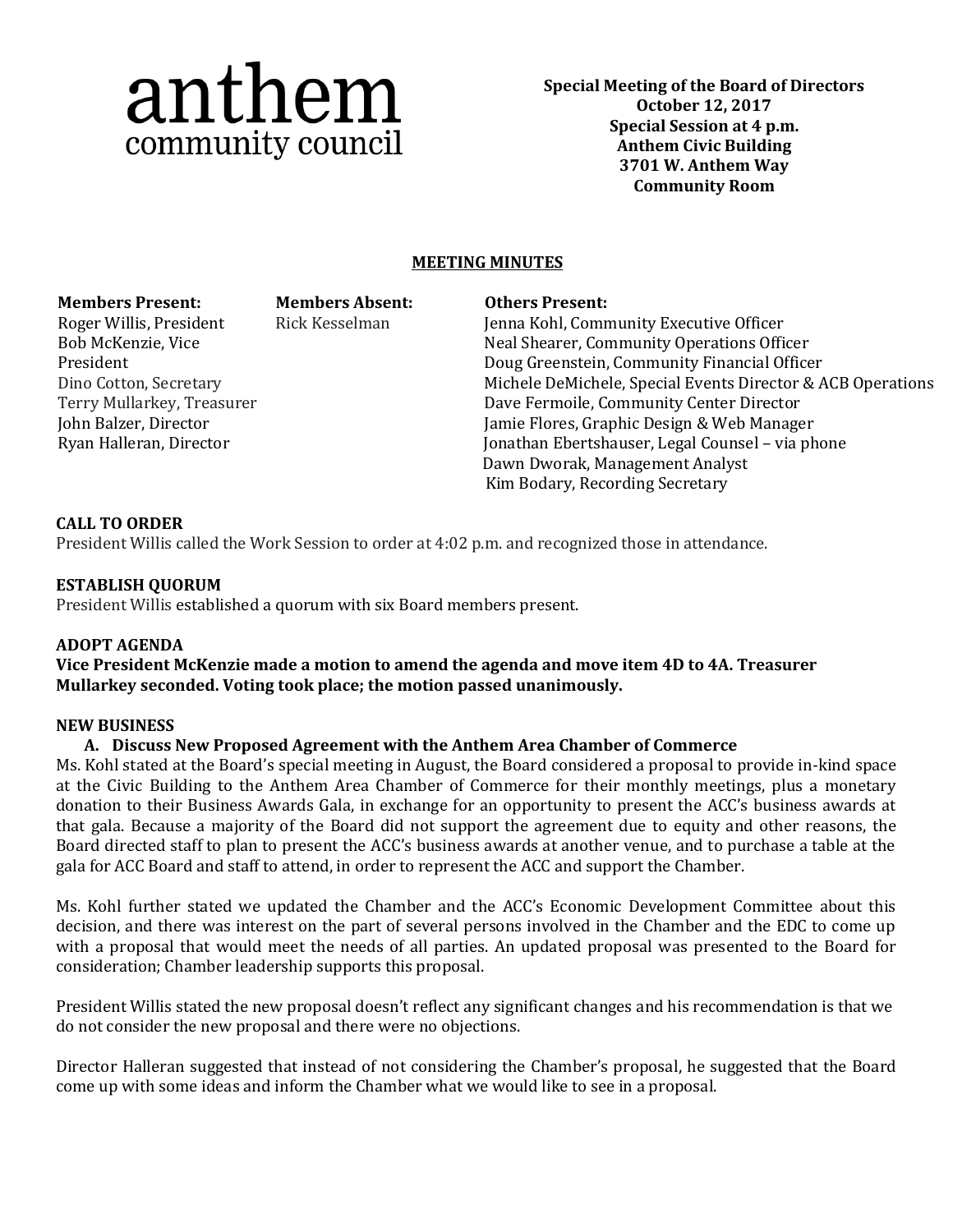Director Balzer stated we are declining this proposal because of fairness to those other people who use the requested room and pay rental fees, and the inequity of the request.

#### **B. Consider Request from EPCOR for Sale of ACC Land for a Water Hauling Station**

[Director Halleran stated that he has a conflict of interest with this topic and therefore recused himself from the discussion and vote.]

Troy Day from EPCOR presented the Board with EPCOR's request to install a water hauling station on ACC property. He shared that elected officials and New River and Desert Hills residents approached EPCOR with a request for EPCOR to help the residents of New River and Desert Hills impacted by the City of Phoenix's decision to close off access to Phoenix water. Mr. Day further stated that these residents rely on private wells (many of which are no longer producing water) and water hauled via trucks, so this will have a big impact on them.

Director Balzer inquired where EPCOR is looking for land, and Mr. Day stated they would like to purchase at least one acre of land, preferably on the west side of the wash off Desert Hills Dr. Director Balzer inquired on EPCOR's long-term plan and Mr. Day stated this has no end date as of now.

Director Balzer inquired if there is an option to request more allocation of water, and Mr. Day stated the water is not part of the Ak Chin supply, but will be from EPCOR's recharged water source. Mr. Day further stated they estimate using about 30,000 gallons a day, which is about 33 acre-feet per year.

Treasurer Mullarkey asked why EPCOR is being asked to resolve this, and what EPCOR's interest is in pursuing this option. Mr. Day responded that EPCOR been asked by several elected officials to look into this to see if they could help, and that it is not a money generator for EPCOR. Mr. Day further stated it's been priced appropriately and it will not affect Anthem water rates.

President Willis stated he and Anthem residents are very concerned with the new water rate case, especially if they approve stand-alone rates, which will cause a significant increase for Anthem residents. We are concerned about how this project will impact that case.

Treasurer Mullarkey inquired as to who regulates water haulers; Mr. Day stated Maricopa County does and that they have to be certified.

Vice President McKenzie inquired about the type of water that will be used, and Mr. Day stated it is recharged reclaimed water that will be used at this station.

Secretary Cotton inquired why the location is west of the wash; Mr. Day stated they would have to dig deeper if they have to run pipe under the wash, which will be costlier. Secretary Cotton inquired if special permits would be required and Andrew Brown, EPCOR director of engineering, stated we would need a permit and it can take up to 18 months to run pipe under a wash.

Secretary Cotton inquired if this new station will affect the current water pressure; Mr. Day stated it would not, but if it did, we would be able to regulate this and adjust pressure. Also. EPCOR can remotely shut the valve down if there are any issues.

Secretary Cotton inquired if EPCOR leases any land now, and if not, would they be open to leasing. Mr. Day stated they own all their land and while they prefer to purchase, they are open to leasing land.

Director Balzer inquired about water hauling truck traffic on Desert Hills Drive; Mr. Day stated there would be two filling ports so that trucks should not have to wait long.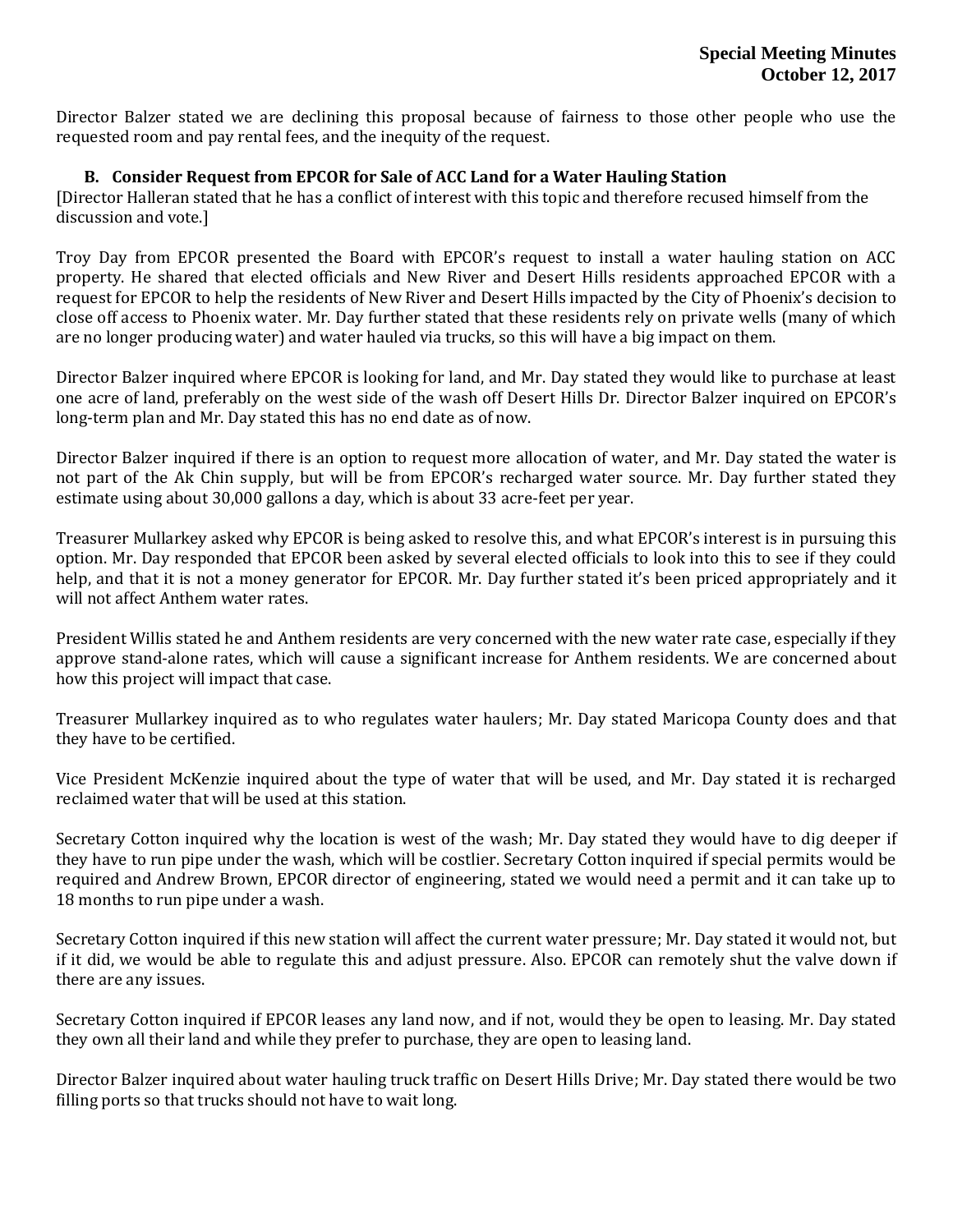Director Balzer inquired if EPCOR would be surveying the local residents for their opinion; Mr. Day stated they aren't sure where the station would be going yet. The station would have a block wall surrounding it so it will be as unobtrusive as possible with no impact to Anthem residents.

Treasurer Mullarkey inquired where the fire department gets their water from and would there be issues with full water trucks and fire department calls. Daisy Mountain Fire Chief Nichols stated that the water for the Desert Hills Fire Station adjacent to the proposed land is from a well and he has no concerns on any issues at this time.

Vice President McKenzie inquired about how big the water hauling trucks are; John Hornewer, owner of Rio Verde Water Hauling, stated they can carry 2,000-6,000 gallons of water. Mr. Hornewer stated the City of Scottsdale let them use a hauling station last year, which worked out fantastic. He states that people's lives are at stake and the challenge is very real. Mr. Hornewer further stated that if their system is shut down with nothing to transition to quickly, the challenge is not getting the water, but rather keeping up with the demand as the distance - and therefore time to haul the water - increases. Mr. Hornewer stated we need to make this work, and that a good example of a successful water hauling station is at Jomax and Pima, which runs very efficient and smooth.

Secretary Cotton inquired who delivers to New River and Desert Hills currently; Mr. Hornewer stated water companies have been servicing these areas for over twenty (20) years and that water was provided by the City of Phoenix.

President Willis wanted to confirm that haulers would not be allowed on Anthem streets. Mr. Day stated that EPCOR would put terms in the agreement for this. President Willis inquired if the block wall surrounding the station would keep noise and dust away from Anthem residents, and Mr. Day stated yes. President Willis inquired if the location is flexible and Mr. Days stated yes, but they prefer west of the wash. President Willis inquired if EPCOR would accept a lease instead of a purchase and Mr. Day believes so, but the business items of the lease are important. President Willis wanted confirmation that this will not affect the current rate case, as the fee for the water haulers is self-funded and Mr. Day stated that is correct. President Willis inquired if the current treatment plant has the capacity to meet the additional demand, and Mr. Day stated yes. President Willis inquired if the rate in their letter of \$9.55 per 1,000 gallons includes infrastructure, and Mr. Day stated this rate allows for the payment of the infrastructure and all operation and maintenance costs. President Willis stated that this rate of \$9.55 per 1,000 gallons is more than double what an Anthem resident pays.

Vice President McKenzie inquired if the Arizona Corporation Commission regulates the price, and Mr. Day stated yes and that ECPOR has to justify those costs.

Director Balzer inquired about the trailhead; Mr. Day stated they are prepared to reroute the trail around the perimeter of the facility if needed, but was unaware there is a governing body (Maricopa County) that they have to go through for approval.

Robert Roy Britt, In and Out magazine editor, inquired about recharging; Mr. Day stated the recharge facility is on the other side of I-17, so there will be no impact as we are recharging over 300 acre-feet-per-year, and only taking 33 acre-feet.

Treasurer Mullarkey stated that the water supply is at jeopardy because of the density of homes, so a long-term solution would be that the County should restructure development requirements. Julie Elliott, resident of New River, stated the County looks to state laws on development of land and there are a multitude of issues to deal with.

Ms. Kohl stated staff's recommendation:

In Light of the Actions of the City of Phoenix, and In Support of Our Neighbors in New River and Desert Hills, Consider Approval of Support for the Water Hauling Station Concept, and Direct EPCOR and Staff as Follows: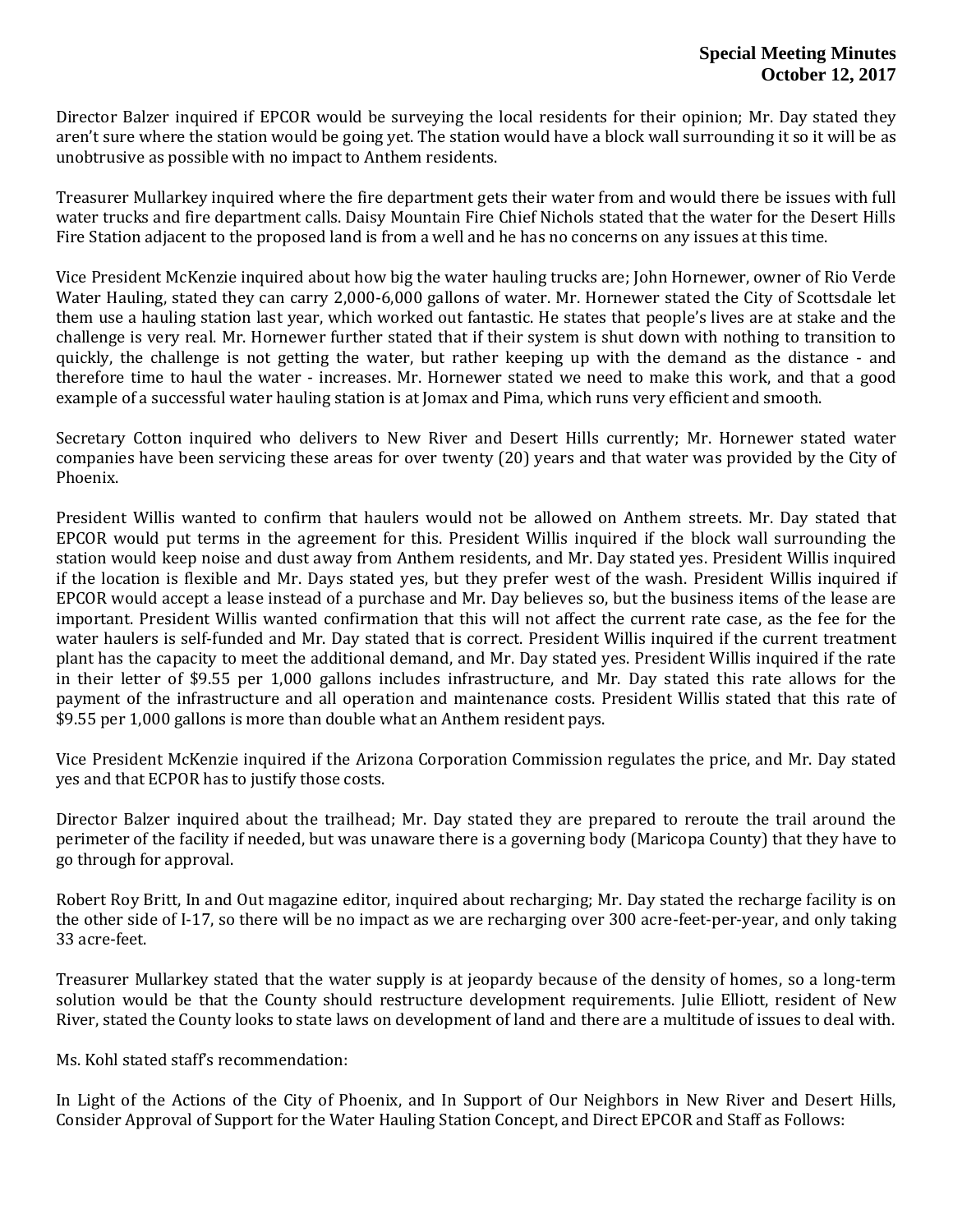- Determine the appropriate location for the water hauling station that has minimal impact to neighboring residents.
- Work with ACC's legal counsel to develop a lease agreement for a period of twelve years for the water hauling station. The lease agreement should include parameters such as operating hours for the hauling station, and the design of the project must go through the ACC's design review process.
- EPCOR shall provide appropriate modifications to the site in order to screen Anthem residences from visual impact, noise and dust from the operation of the water hauling station.
- Work with ACC's legal counsel to take appropriate steps to convey, either via lease or sale, only the necessary portion of the parcel in question.
- EPCOR must work with Pulte to secure their approval (and necessary documentation) for this project.
- EPCOR must work with Maricopa County to gain their support, in writing, and to address any concerns on the part of the County related to the Maricopa Trail and minimizing impact on the trail and its users.
- EPCOR shall design the station to address any concerns or requirements of Maricopa County and the ACC. This may include fencing and a locked/controlled access gate.
- EPCOR must satisfy any additional agencies, such as the Arizona Corporation Commission if applicable, with jurisdiction over this parcel and project, as it relates to this project. We also strongly urge EPCOR to work with the Daisy Mountain Fire District to address any concerns that they might have.
- EPCOR must demonstrate that New River and Desert Hills residents support this project.
- No truck traffic related to delivery of water from the hauling station to non-Anthem properties is allowed through the Anthem community, and EPCOR must include this requirement in their agreements with the haulers that are approved to use the station.
- The station shall be for hauling water to existing residents of New River and Desert Hills only, not for any future development. [The Board and EPCOR may wish to discuss limits on water allocations instead.]
- The agreement and project must result in NO negative impact on Anthem ratepayers at any time. ACC will retain the right to revoke any agreement if any negative impacts are determined.
- EPCOR shall propose a lease rate that is fair and reflects an administrative cost for ACC oversight.
- All expenses related to this project shall be paid by EPCOR, including legal review, excluding ACC staff time.
- EPCOR must provide notice to property owners adjacent to the parcel of the project and the Oct. 25 ACC Board meeting.
- Findings and documentation should be presented to the Board at the Oct. 25 Board meeting, if available.

The Board invited resident comment:

- Ron Jerich, resident, stated he didn't think EPCOR did a good job providing residents with information, inquired who would control who is allowed to get water from this proposed station, and he's concerned about the upkeep of the station.
- Ron Bentley, New River resident, thanked EPCOR and the Board and suggested Anthem send a message to the county on new construction permits by helping existing homes only, and that new homes would be forced to pay higher prices for water delivery.
- Janet Curry, New River resident, stated her concerns that she is on a fixed income and can't afford an increase in water costs, and also thanked EPCOR and the Board.
- Debby Rypkema, New River resident, thanked EPCOR and the Board for their help and support.
- Jeff Baldwin, homeowner in Anthem and Desert Hills, stated his concern with property values and asked that the Board and EPCOR consider something quickly.
- Keith Turner, New River resident, stated there is much stress amongst everyone and this affects everyone, including Anthem, and he is concerned over increased water costs.
- Laurie Ricci, New River resident, stated she is extremely worried about rising water costs, as well, and that residents are looking into other solutions such as incorporation or forming a co-op or water district.
- Waka Ofafa, Anthem resident, stated he's in support of helping our neighbors, but we need an answer from the City of Phoenix and data and information to make the best decision.

President Willis stated it was encouraging to hear from residents who are looking into long-term solutions.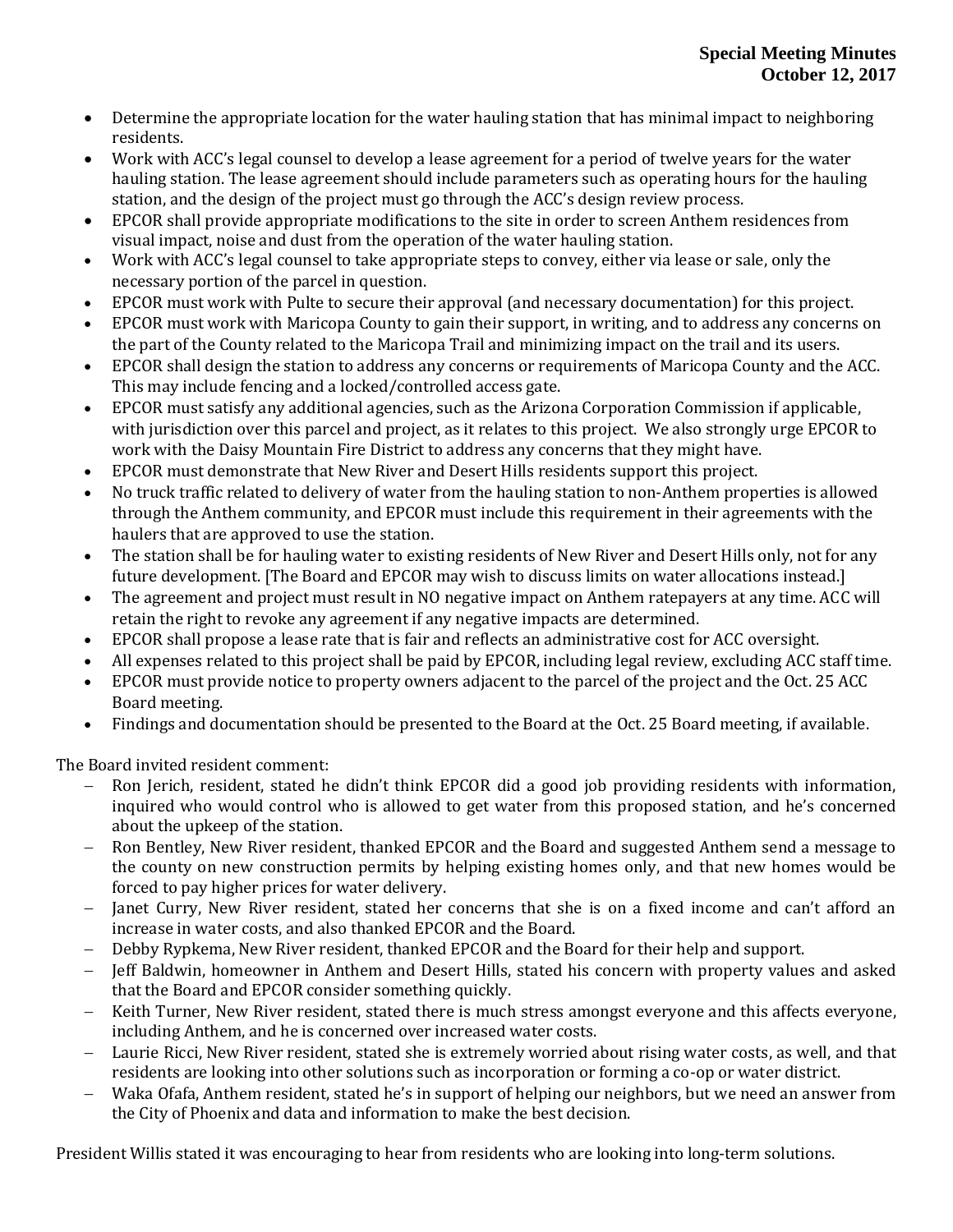Director Balzer stated that the Board is trying to find out all the information on this issue by digging deeper and clarified that he isn't trying to be negative, but rather trying to figure out the long-term effects.

President Willis stated that the City of Phoenix is cutting off water because their statutes don't allow for this use, and that we just heard about this a few months ago so we are in crunch mode to help these residents. He inquired how much time is needed from EPCOR and Mr. Day stated they are pushing to complete it by the end of the year.

Secretary Cotton inquired what the alternative to the water hauling station is, and Director Halleran stated they would have to get water from Scottsdale. Mr. Day stated that it's limited where the water can come from, and he is here today to ask the Board if EPCOR can purchase ACC land. Mr. Day further stated if the ACC declines EPCOR's request, then they would look to procure property in New River, but that it would be more expensive.

President Willis stated that the ACC wants to help.

Vice President McKenzie also stated we want to help EPCOR but he expressed concerns about the rate case and other issues, and would like to see EPCOR help us.

#### **Vice President McKenzie moved, and Treasurer Mullarkey seconded, to authorize staff and legal counsel to move forward as described by Ms. Kohl in the recommendation (see above).**

#### **Voting took place; the motion passed unanimously with five votes and President Halleran recusing himself.**

### **C. Consider Approval of Wine Sampling and Sales of Bottled Wine at the Farmers Market**

Ms. DeMichele stated for the past four years, the Arizona Community Farmers Market Association (ACFMA) has been renting the gazebo and adjacent ramadas for their weekly market, held on Sunday mornings. This coming season, starting at the end of October, the ACFMA would like to invite a new vendor to the Anthem market - Del Rio Springs Vineyards, LLC. This vineyard is currently a vendor at other farmers' market venues in the valley. Del Rio Springs Vineyards would like to offer samples of their wine, in a one-ounce or less serving size; bottles of wine would be available for purchase. This arrangement would be considered temporary for this coming market season, giving us the opportunity to assess the arrangement. The ACC would have the right to revoke the winery vendor at any time, and staff is limiting the number of winery vendors to one.

Treasurer Mullarkey inquired if this is limited to wine and if we can limit the amount of the sampling size. Ms. DeMichele stated we are only allowing wine for this vendor at this time. Ms. Kohl stated that the vendor has to comply with all state requirements. Mr. Ebertshauser stated that the wine vendor has to obtain the liquor license,.

Director Balzer stated there was no mention of extra security in the memo and Ms. DeMichele stated that the waiver was provided by the ACC's legal counsel; in a separate document, the ACC will require that the vendor provide a contained service area and have paid security monitoring of that area. Mr. Ebertshauser stated that the fencing and security are not specific requirements by the Department of Liquor; however, since they are hosting it in an open park, they likely won't get their license approved unless they submit a plan for fencing. Mr. Ebertshauser further stated they suggested the liability waiver include they provide security and fencing.

**Director Halleran made a motion to approve the sampling of wine and the sales of bottled wine at the weekly farmers market, beginning Nov. 1, 2017 and continuing through the duration of their season in the summer of 2018; and authorize the CEO to sign the necessary liquor licenses. Vice president McKenzie seconded. Voting took place; the motion passed unanimously.**

**D. Consider Request for Additional Funding for the Community Center Remodel Project Related to County Permit Review, and Discuss Approach to Mitigating Light and Sound Concerns Re: the Fitness Room**